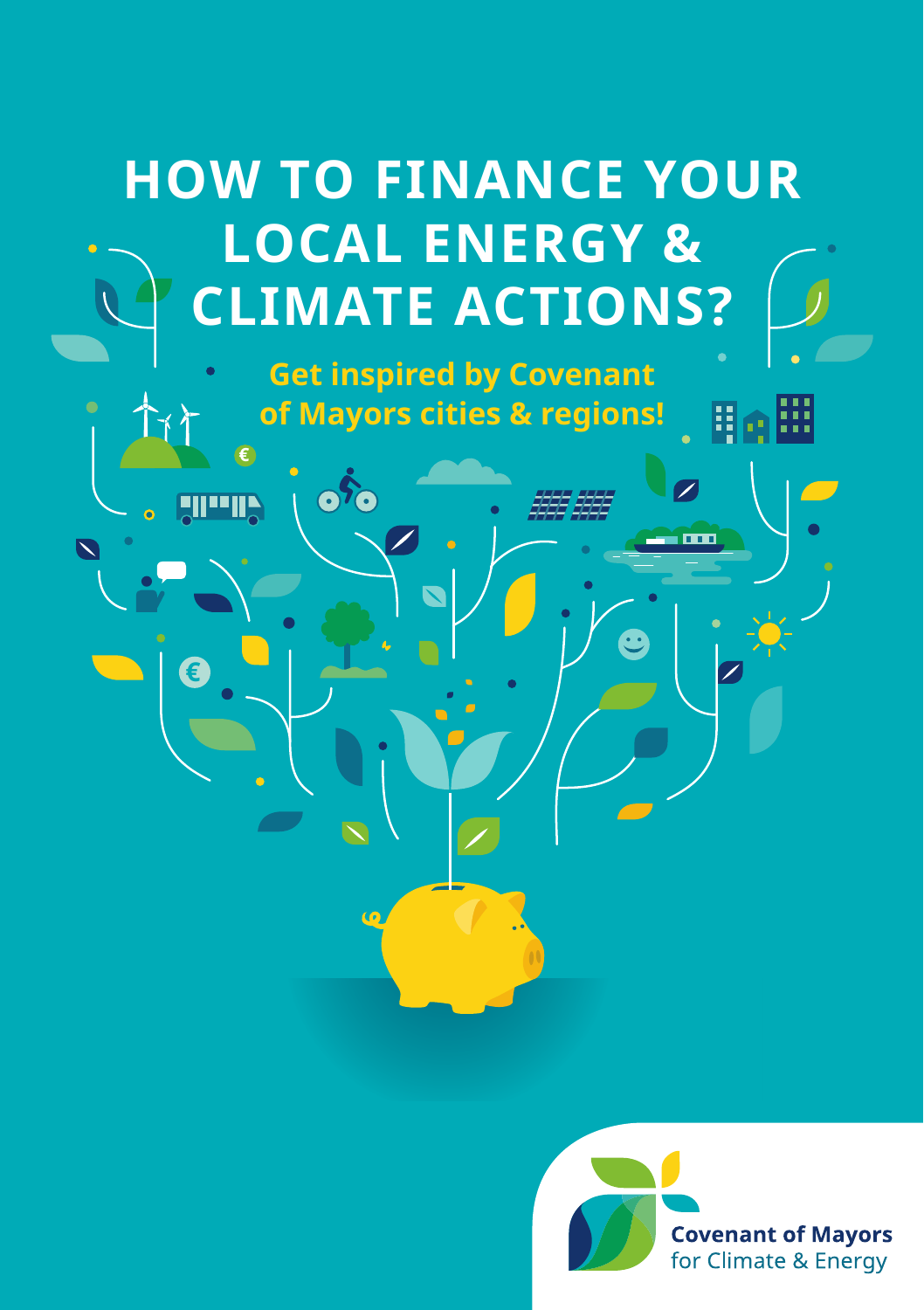

Signatories to the Covenant of Mayors for Climate & Energy are taking local action to mitigate climate change, adapt to its unavoidable consequences and provide their citizens with access to secure, sustainable and affordable energy.

Covenant of Mayors cities have committed to developing Sustainable Energy and Climate Action Plans for 2020 and 2030. In order to ensure their successful implementation despite strained public budgets, Covenant signatories are finding ways to mobilise the necessary investments.

In this leaflet, you will find financing success stories from Covenant cities and regions all across Europe. These examples are clustered in three sections:

- Unlocking investment opportunities through EU funding
- Setting up innovative financing schemes
- Supporting citizens' initiatives.

We hope that you will enjoy your journey through these creative and ambitious financing actions, and that these can serve as an inspiration for your local energy and climate actions!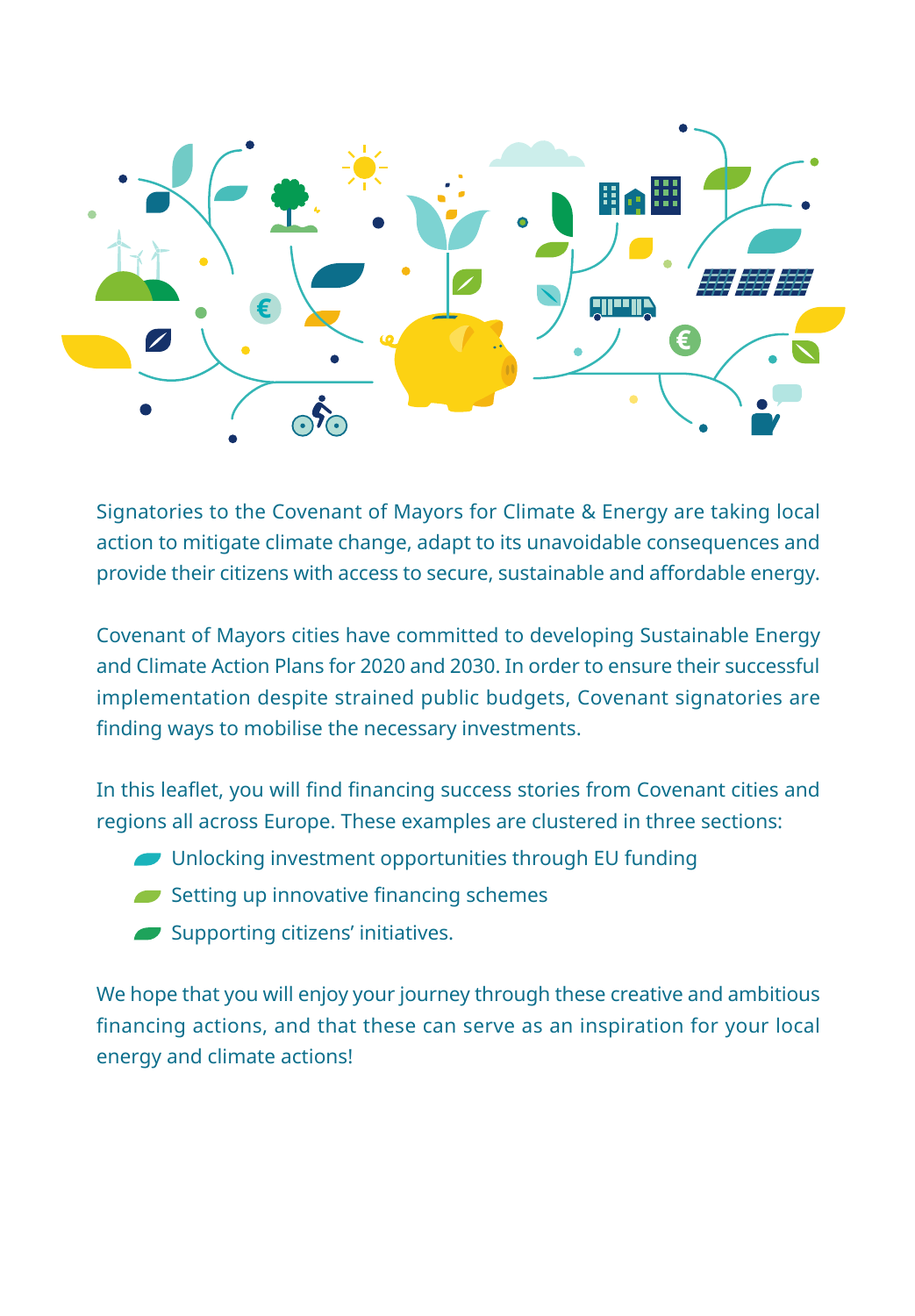## **Marche Region, Italy**

*Using European Regional Development Funds (ERDF) to support sustainable urban mobility actions* 

> 1.54 million inhabitants Territorial Coordinator since 2012 Provides support to

32 Covenant signatory cities

As many other Italian regions, Marche has fully integrated the Covenant of Mayors into its funding programmes, and thereby supports municipalities in fulfilling their Covenant commitments. The Marche Region is laying the foundation to decarbonise urban transport by providing grants to its local authorities for establishing smart transport systems, setting up charging infrastructure for electric cars and building new multimodal transport hubs to enable citizens to commute more efficiently by train, bus and bicycle.

# **Wroclaw, Poland**

*Cities directly managing EU Structural Funds (ERDF Funds) to implement integrated territorial investment* 

637,683 inhabitants





Committed to the 2030 Covenant of Mayors mitigation and adaptation targets



Hundreds of local authorities across Europe have been entrusted with directly managing a significant portion of ERDF funds, in order to implement integrated sustainable urban development strategies. The Integrated Territorial Investment (ITI) is a key

### **FACTS & FIGURES**

- **Funding available: EUR 7.35 million (ERDF)**
- Beneficiaries: Individual and/or clustered local authorities, local public transportation companies
- Implementation period: 2014-2020



tool to implement these strategies, as it fosters urban-rural linkages and brings together all local players in a cohesive investment strategy. Wroclaw agglomeration was entrusted by the Lower Silesia Province with establishing a key ITI strategy, as the agglomeration is home to 30% of the province's inhabitants. Through its ITI strategy, Wroclaw agglomeration has created a genuinely inclusive partnership with all its stakeholders, ensuring that the European funds it manages are efficiently and effectively spent to boost the low-carbon transition in its area.

### **FACTS & FIGURES**

- **Funding available: EUR 300 million**
- Area covered: 15 local administrative districts of the Wroclaw agglomeration
- **Key investment areas:** 
	- EUR 81 million for low-emission economy *(e.g. high-efficiency cogeneration, implementation of actions of low-carbon economy plans)*
	- EUR 42 million for transport *(e.g. creation of multimodal nodes, modernisation of rail networks, construction of cycling paths)*
	- **EUR 41 million for entrepreneurship** development *(e.g. new SME business models)*
- Implementation period: 2014-2020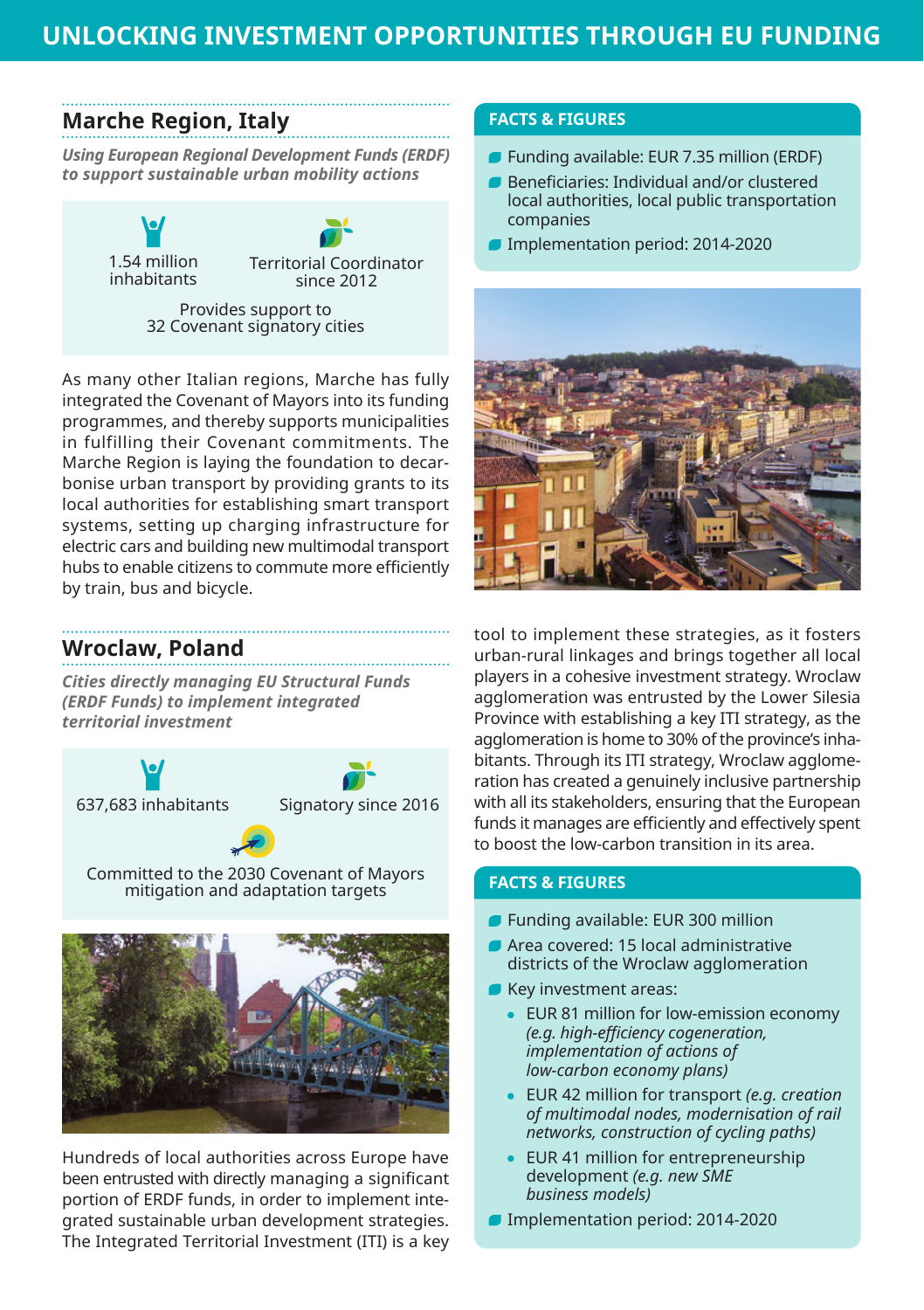# **Almada, Portugal**

*A revolving fund to jointly finance local climate mitigation and adaptation actions* 



Almada is one of the 18 municipalities located within the Lisbon Metropolitan Region. In 2009, the city established the "Almada Less Carbon Climate Fund". The fund aims at reducing Almada's carbon footprint by financing both climate mitigation (energy efficiency, renewable energy) and adaptation investments in key areas such as energy efficiency in buildings, small-scale renewable energy production, use of native species to promote ecosystem functions and resilience within the local urban ecological structure and enhance adaptation to climate change and mitigation by capturing CO $_{\textrm{\tiny{2}}}$ . Thanks to the city's participation in the EU-funded

# **Rhodope Region, Bulgaria**

*The first one-stop shop for energy efficiency renovations in buildings in South-East Europe* 



The Rhodope Region in southern Bulgaria has a significant local potential for building retrofitting projects and the integration of renewable energy within its energy mix. However, there is a lack of administrative capacity, collaboration and bundling efforts among the region's municipalities to benefit from favourable financing conditions for energy efficiency renovation projects. This is where the Horizon 2020-funded CITYnvest project came in. Supported by GRE Liège (the development agency for the Liège Province in Belgium), INFINITE Solutions project, the fund could be upgraded in 2016 to a revolving fund. This means that the cost savings resulting from the implemented climate mitigation and adaptation measures are now directly returning to the fund, ensuring sustainable leverage of the fund and boosting further investments in tackling climate change and accelerating the clean energy transition in Almada.

### **FACTS & FIGURES**

- Size of revolving fund as from 2016: EUR 500,000
- Achievements 2009-2016:
	- Total investment: EUR 1.6 million
	- $\mathsf{CO}_2$  emissions avoided per year: 953 tons
	- Energy consumption reduced per year: 3,000 MWh
	- **Financial savings for the city: EUR 375,000**
- **Implementation period: the fund has been** operational since 2009

# ŦП

#### **More info:**

www.energy-cities.eu/infinitesolutions

Sofia Energy Centre and the Association of Rhodope Municipalities, the CITYnvest team has successfully worked with the municipalities in the Rhodope area in order to establish the first one-stop shop for energy retrofitting in South-East Europe. The one-stop shop supports Rhodope municipalities in bundling projects, identifies tailored financing solutions and acts as a knowledge centre. The centre also promotes the use of Energy Performance Contracting in the region, thereby providing the energy efficiency market with a solid and sustainable basis for the future.

### **FACTS & FIGURES**

- **42 municipal buildings identified** for refurbishment in the region
	- **Investment needs: FUR 11.5 million**
- Street lighting improvements identified in 46 settlements in the region
	- **Investment needs: EUR 1.7 million**
- **Expected energy savings: 8.8 GWh/year**
- **Implementation period: due to start** in autumn 2017

**More info:** citynvest.eu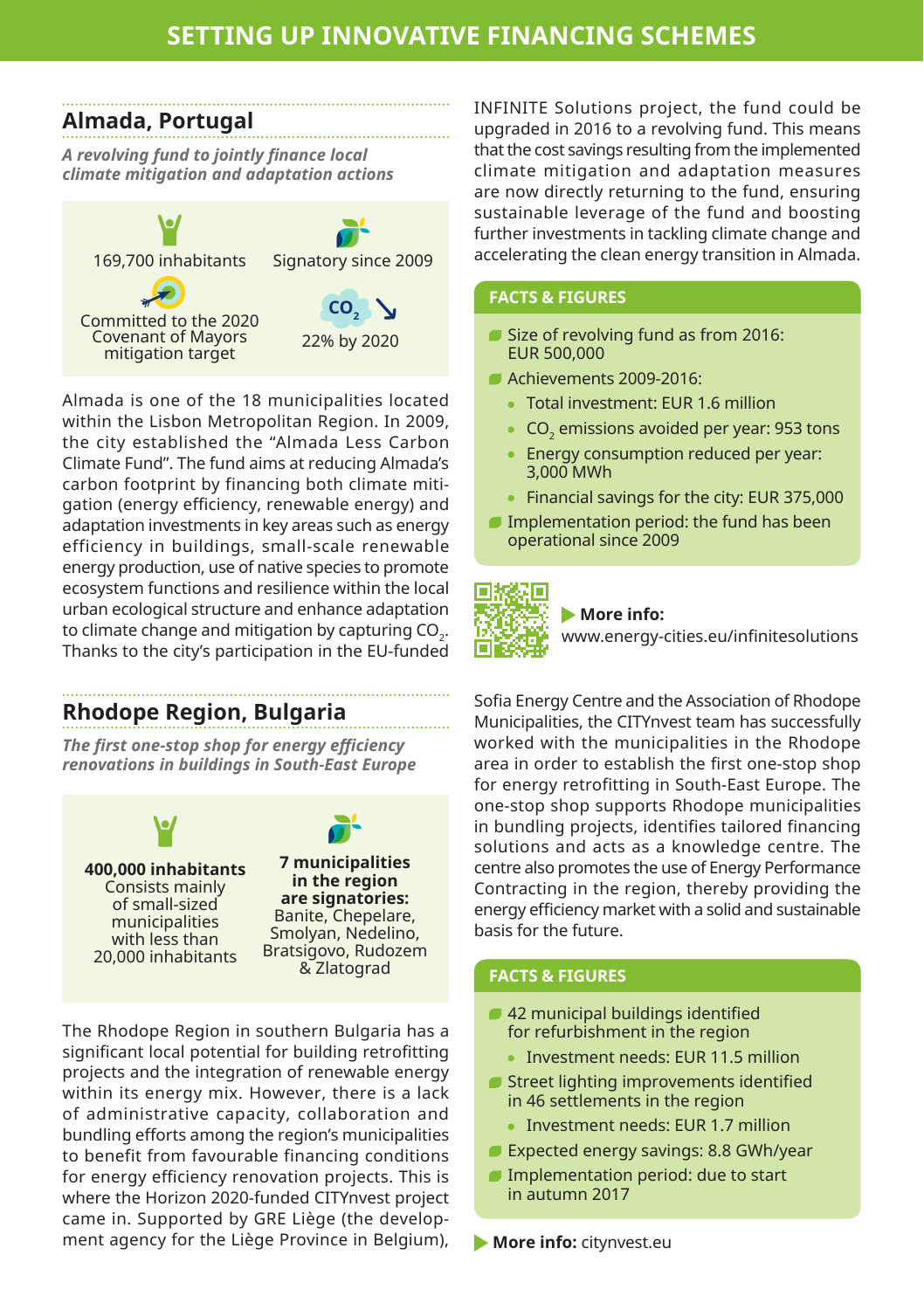## **Utrecht, the Netherlands**

*Municipalities facilitating the development of community-led urban green spaces* 



Utrecht has a long history of working with its citizens in the co-design of the city's infrastructure. In its Neighbourhood Green Plans (NGP) initiative, Utrecht invited its citizens to propose ideas for improving the quantity and quality of the city's green spaces, a key measure to adapt to climate change, improve biodiversity and mitigate the urban heat island effect. After undertaking a feasibility study of the proposed ideas, Utrecht provided a budget of EUR 500,000 to each of the 10 NGPs and encouraged the citizens to self-manage their projects (i.e. continued care and maintenance).

# **Quiévrain, Belgium**

### *Boosting solidary local energy communities through city-cooperative partnerships*



Local energy communities are a key instrument to foster public support for the energy transition, as they directly involve citizens in providing renewable energy. Furthermore, they can increase the flexibility of the energy system and ensure that investments and jobs stay on the territory. The Wallonian municipalities of Quiévrain and Dour have understood the added-value that energy communities bring at local level. Quiévrain and Dour have facilitated the continued operation of In addition to this, each NGP obtained on average an additional EUR 175,000 in co-funding from various public and private sources, such as the Province of Utrecht, the Utrecht Water Board, housing associations and co-operatives or community organisations. Through the NGPs in Utrecht, the inhabitants notably greened their roofs, increased the variety of flora and fauna of their parks and extended the number of edible organic gardens.

### **FACTS & FIGURES**

- **10 Neighbourhood Green Plans covering** the entire city of Utrecht
- **140 projects delivered and/or approved**
- Funding volume for each NGP: ca. EUR 675,000
	- **EUR 500,000 from Utrecht municipality**
	- **EUR 175,000 in co-funding from public** and private sources
- How the funds are spent in each NGP:
	- EUR 595,000 for implementation
	- EUR 80,000 for process (facilitating participation, idea development)
- **Implementation period: since 2010**

the local energy community "Les Moulins du Haut Pays", by forging a partnership with the citizen cooperative "émissions zéro". The shares and voting rights are equally divided between the municipalities and the citizen cooperative (50/50), thereby ensuring that the decisions made are equitable and to the benefit of all parties.



### **FACTS & FIGURES**

- **Total renewable energy production** of 2 wind turbines: 9,980 MWh
- Total number of household supplied: 2,800
- Amount of annual CO<sub>2</sub> emissions avoided: 4,400 tons
- Investment volume of structure: EUR 1.1 million
- Profit in 2015: EUR 366,653
- Implementation period: since 2015